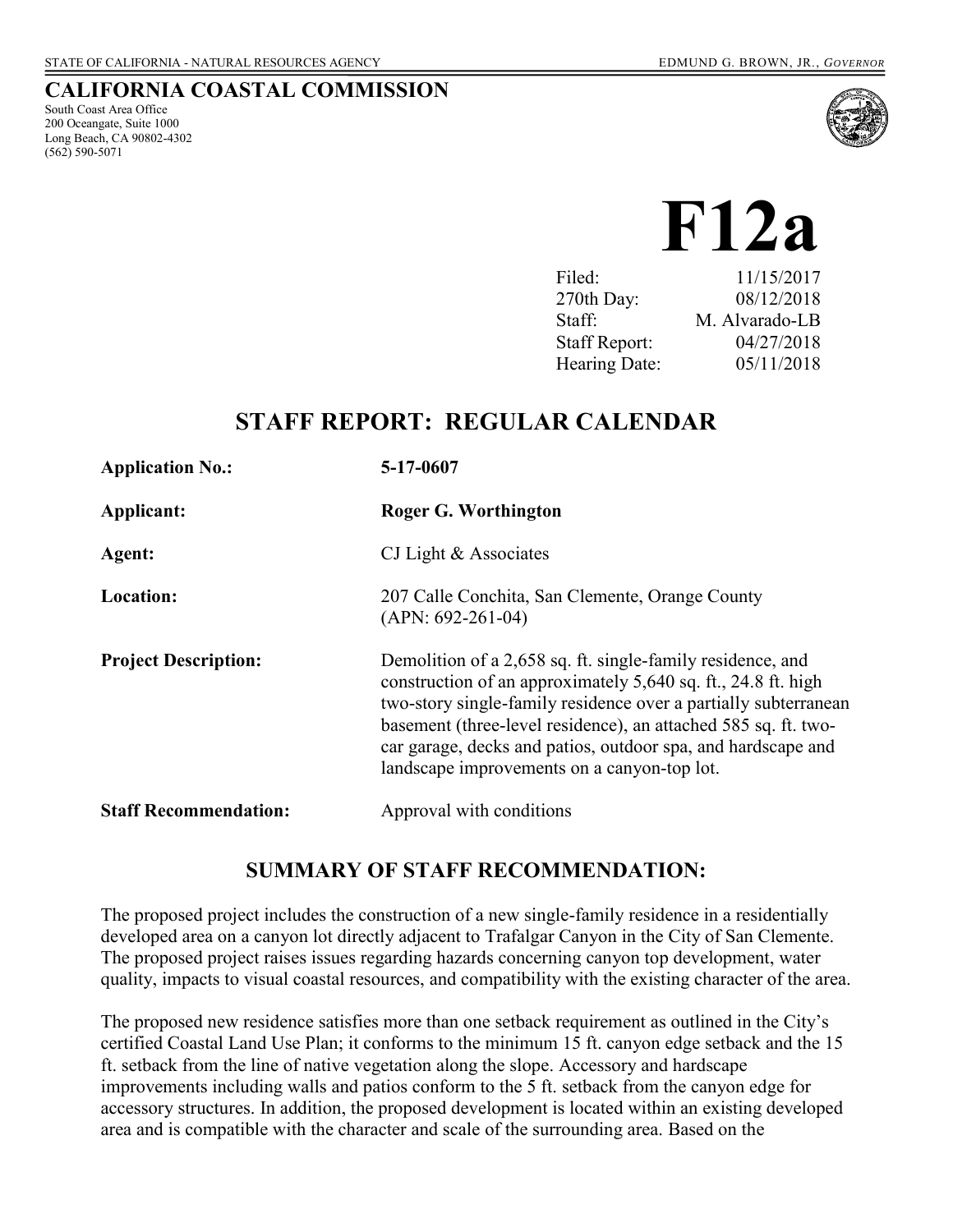#### 5-17-0607 (Worthington)

geotechnical information provided by the applicant, the proposed development will be safe for the anticipated life of the structure.

The proposed development has been conditioned to assure that the proposed project is consistent with the Chapter 3 policies of the Coastal Act. The conditions are: **1)** recommendations of the geotechnical report; **2)** best management practices; **3)** pool/spa protection plan; **4)** assumption of risk, waiver of liability and indemnity; **5)** future development; **6)** landscaping – drought-tolerant, non-invasive plants; **7)** timing and operational constraints; **8)** submittal of Orange County Fire Authority (OCFA) approval; **9)** biological monitor; **10)** fuel modification plan; and **11)** deed restriction.

Staff is recommending **APPROVAL** of coastal development permit 5-17-0607, as conditioned.

Section 30600(c) of the Coastal Act provides for the issuance of coastal development permits directly by the Commission in regions where the local government having jurisdiction does not have a certified Local Coastal Program. The City of San Clemente only has a certified Land Use Plan and has not exercised the options provided in 30600(b) or 30600.5 to issue its own permits. Therefore, the Coastal Commission is the permit issuing entity and the standard of review is Chapter 3 of the Coastal Act. The certified Land Use Plan may be used for guidance.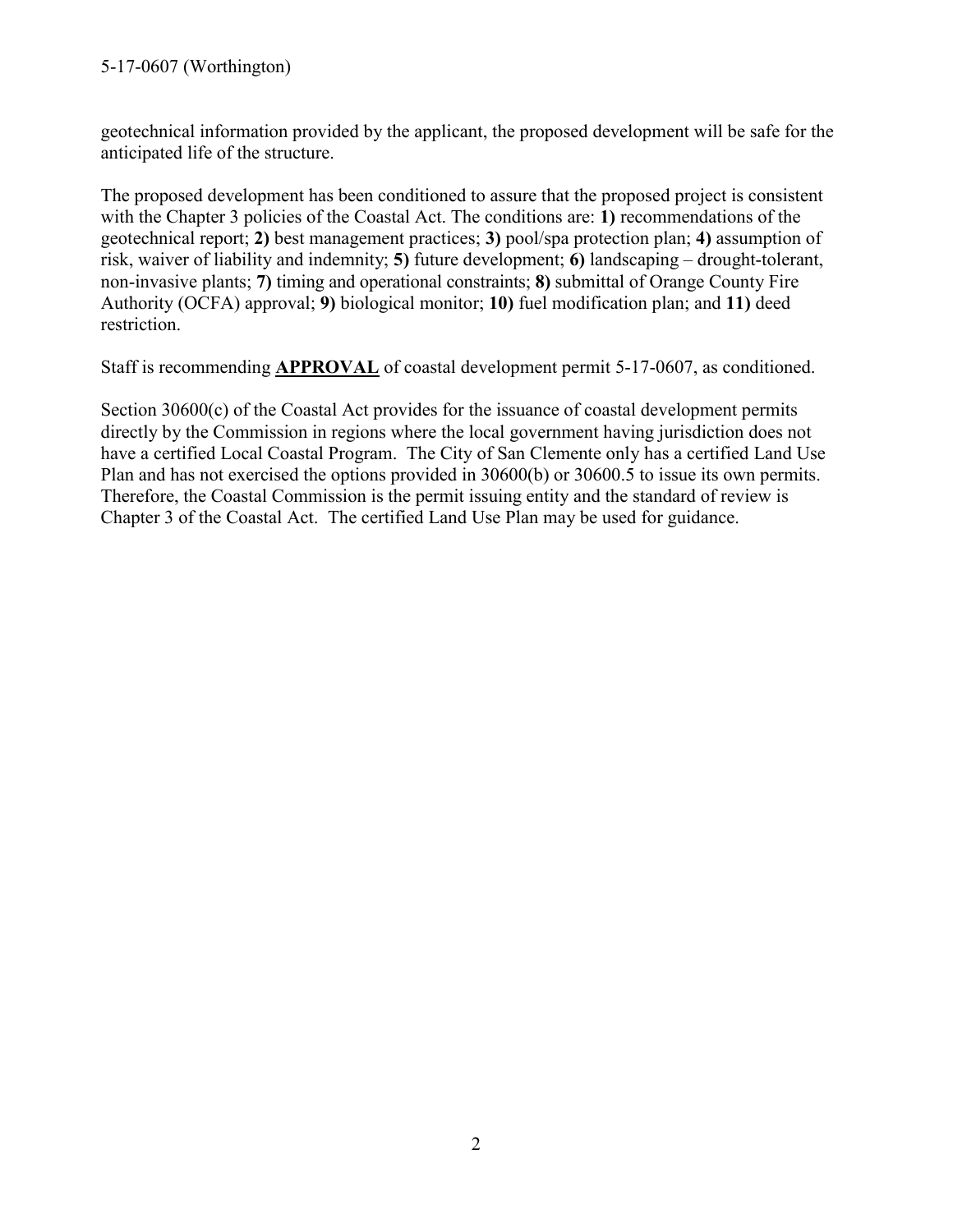# **TABLE OF CONTENTS**

| П. |  |
|----|--|
|    |  |
|    |  |
|    |  |
|    |  |
|    |  |
|    |  |
|    |  |
|    |  |
|    |  |

### **APPENDICES**

Appendix A - Substantive File Documents

# **EXHIBITS**

 $\bar{\mathbf{v}}$ 

Exhibit 1 - Project Location Exhibit  $2$  – Project Plans Exhibit 3 - Conceptual Fuel Modification Plan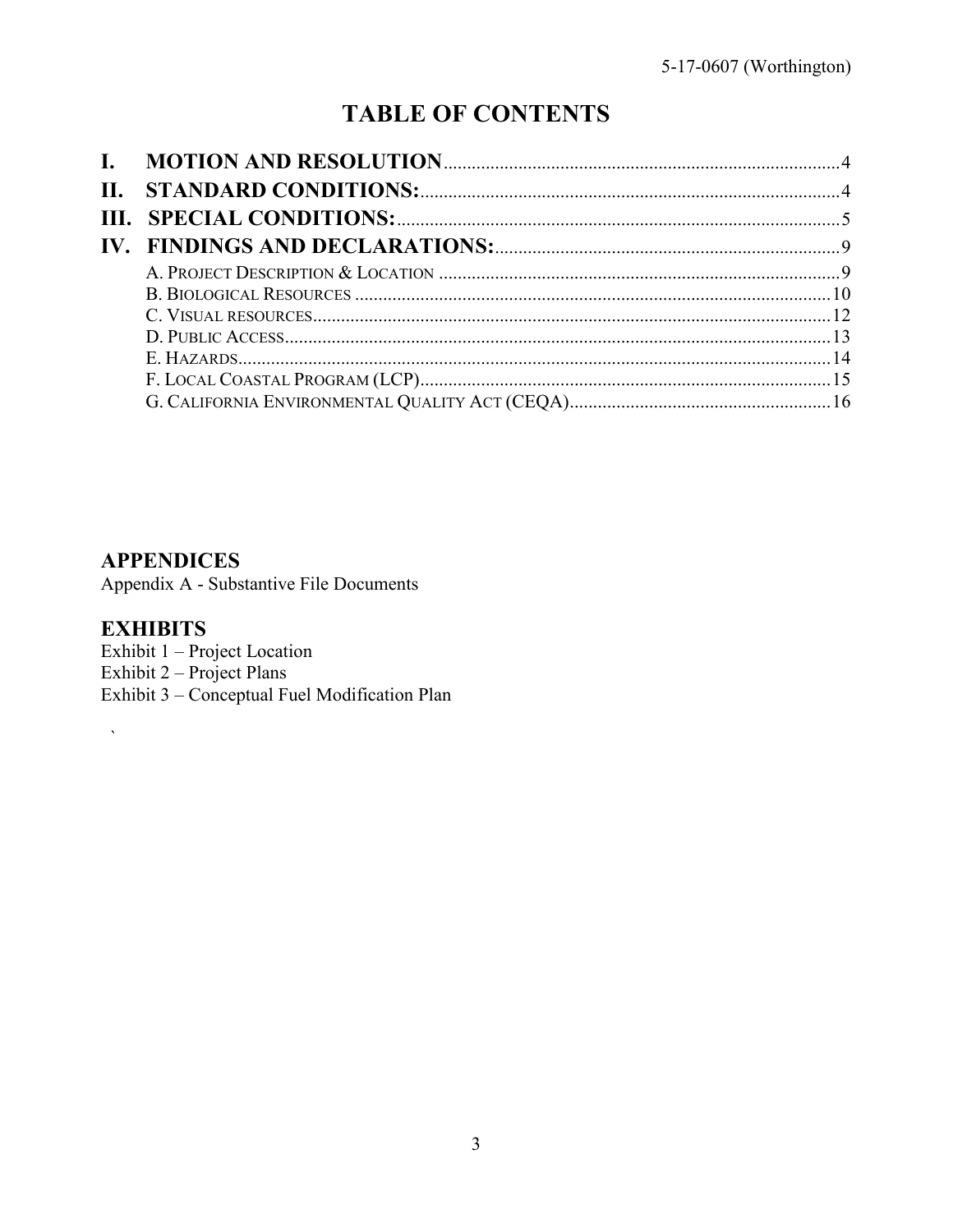# <span id="page-3-0"></span>**I. MOTION AND RESOLUTION**

#### **Motion:**

*I move that the Commission approve Coastal Development Permit Application No. 5-17- 0607 in accordance with the staff recommendations.* 

Staff recommends a **YES** vote. Passage of this motion will result in approval of all of the permits included on the consent calendar. The motion passes only by affirmative vote of a majority of the Commissioners present.

#### **Resolution:**

*The Commission hereby approves a coastal development permit for the proposed development and adopts the findings set forth below on grounds that the development as conditioned will be in conformity with the policies of Chapter 3 of the Coastal Act and will not prejudice the ability of the local government having jurisdiction over the area to prepare a Local Coastal Program conforming to the provisions of Chapter 3. Approval of the permit complies with the California Environmental Quality Act because either 1) feasible mitigation measures and/or alternatives have been incorporated to substantially lessen any significant adverse effects of the development on the environment, or 2) there are no further feasible mitigation measures or alternatives that would substantially lessen any significant adverse impacts of the development on the environment.* 

# <span id="page-3-1"></span>**II. STANDARD CONDITIONS:**

This permit is granted subject to the following standard conditions:

- 1. **Notice of Receipt and Acknowledgment**. The permit is not valid and development shall not commence until a copy of the permit, signed by the permittee or authorized agent, acknowledging receipt of the permit and acceptance of the terms and conditions, is returned to the Commission office.
- 2. **Expiration.** If development has not commenced, the permit will expire two years from the date on which the Commission voted on the application. Development shall be pursued in a diligent manner and completed in a reasonable period of time. Application for extension of the permit must be made prior to the expiration date.
- 3. **Interpretation.** Any questions of intent of interpretation of any condition will be resolved by the Executive Director or the Commission.
- 4. **Assignment.** The permit may be assigned to any qualified person, provided assignee files with the Commission an affidavit accepting all terms and conditions of the permit.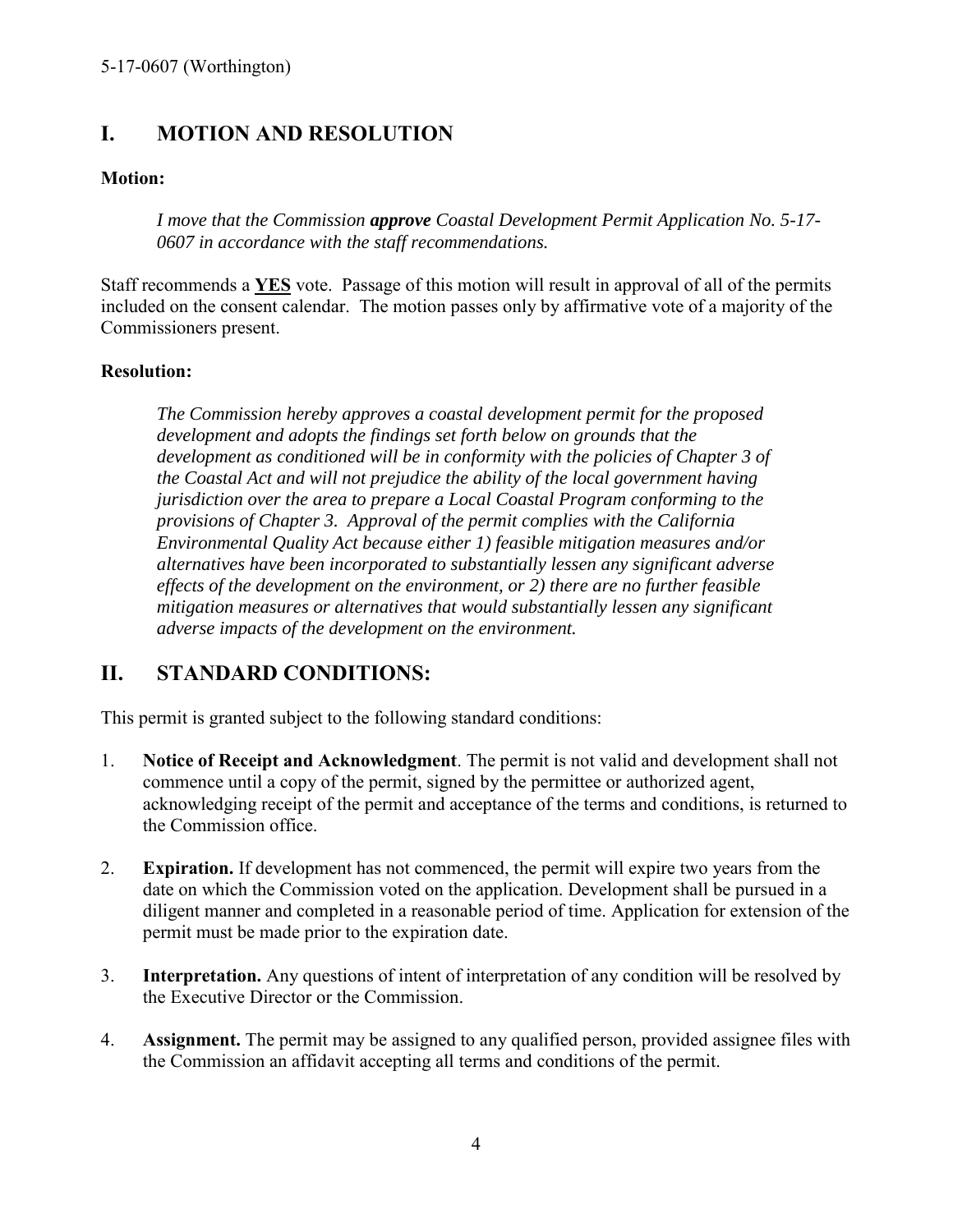5. **Terms and Conditions Run with the Land.** These terms and conditions shall be perpetual, and it is the intention of the Commission and the permittee to bind all future owners and possessors of the subject property to the terms and conditions.

# <span id="page-4-0"></span>**III. SPECIAL CONDITIONS:**

This permit is granted subject to the following special conditions:

1. **Conformance with Geotechnical Recommendations.** PRIOR TO ISSUANCE OF THE COASTAL DEVELOPMENT PERMIT, the applicant shall submit, for the Executive Director's review and approval, along with two (2) full-sized sets of each plan, evidence that an appropriately licensed professional has reviewed and approved all final design and construction plans in substantial conformance with the preliminary plans submitted to the South Coast District office on April 19, 2018, and certified that each of those final plans is consistent with all the recommendations contained in the geologic reports prepared by EGA Consultants, LLC dated April 21, 2017 and November 9, 2017 for 207 Calle Conchita, San Clemente, CA.

#### 2. **Storage of Construction Materials, Mechanized Equipment and Removal of Construction Debris**

The permittee shall comply with the following construction-related requirements:

- (a) No demolition or construction materials, debris, or waste shall be placed or stored where it may enter sensitive habitat, receiving waters or a storm drain, or be subject to wave, wind, rain, or tidal erosion and dispersion.
- (b) No demolition or construction equipment, materials, or activity shall be placed in or occur in any location that would result in impacts to environmentally sensitive habitat areas, streams, wetlands or their buffers.
- (c) Any and all debris resulting from demolition or construction activities shall be removed from the project site within 24 hours of completion of the project.
- (d) Demolition or construction debris and sediment shall be removed from work areas each day that demolition or construction occurs to prevent the accumulation of sediment and other debris that may be discharged into coastal waters.
- (e) All trash and debris shall be disposed in the proper trash and recycling receptacles at the end of every construction day.
- (f) The applicant shall provide adequate disposal facilities for solid waste, including excess concrete, produced during demolition or construction.
- (g) Debris shall be disposed of at a legal disposal site or recycled at a recycling facility. If the disposal site is located in the coastal zone, a coastal development permit or an amendment to this permit shall be required before disposal can take place unless the Executive Director determines that no amendment or new permit is legally required.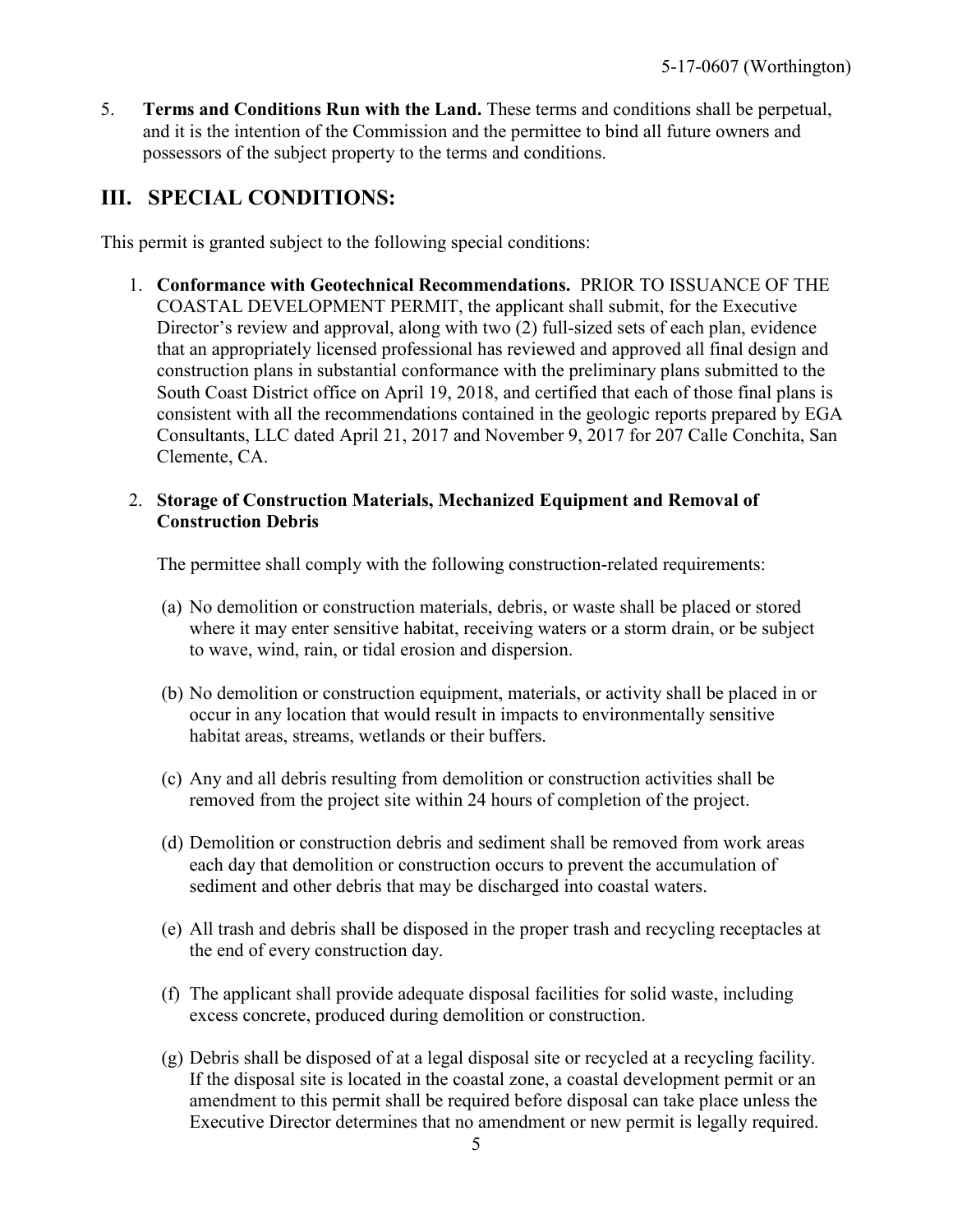- (h) All stock piles and construction materials shall be covered, enclosed on all sides, shall be located as far away as possible from drain inlets and any waterway, and shall not be stored in contact with the soil.
- (i) Machinery and equipment shall be maintained and washed in confined areas specifically designed to control runoff. Thinners or solvents shall not be discharged into sanitary or storm sewer systems.
- (j) The discharge of any hazardous materials into any receiving waters shall be prohibited.
- (k) Spill prevention and control measures shall be implemented to ensure the proper handling and storage of petroleum products and other construction materials. Measures shall include a designated fueling and vehicle maintenance area with appropriate berms and protection to prevent any spillage of gasoline or related petroleum products or contact with runoff. The area shall be located as far away from the receiving waters and storm drain inlets as possible.
- (l) Best Management Practices (BMPs) and Good Housekeeping Practices (GHPs) designed to prevent spillage and/or runoff of demolition or construction-related materials, and to contain sediment or contaminants associated with demolition or construction activity, shall be implemented prior to the on-set of such activity.
- (m) The applicant shall maintain and wash equipment and machinery in confined areas specifically designed to control runoff. Thinners or solvents shall not be discharged into sanitary or storm sewer systems. Washout from concrete trucks shall be disposed of at a location not subject to runoff and more than 50 feet away from a storm drain, open ditch or surface water.
- (n) The applicant shall provide adequate disposal facilities for solid waste, including excess concrete, produced during construction.
- (o) All BMPs shall be maintained in a functional condition throughout the duration of construction activity.
- 3. **Pool/Spa Protection Plan.** PRIOR TO ISSUANCE OF THE COASTAL DEVELOPMENT PERMIT, the applicant shall submit, for review and approval of the Executive Director, two (2) full size sets of a pool/spa protection plan prepared by an appropriately licensed professional that incorporates mitigation of the potential for geologic instability caused by leakage from the proposed pool/spa. The pool/spa protection plan shall incorporate and identify on the plans the following measures, at a minimum: 1) installation of a pool/spa leak detection system such as, but not limited to, leak detection system/moisture sensor with alarm and/or a separate water meter for the spa which is separate from the water meter for the house to allow for the monitoring of water usage for the pool/spa, and 2) use of materials and pool/spa design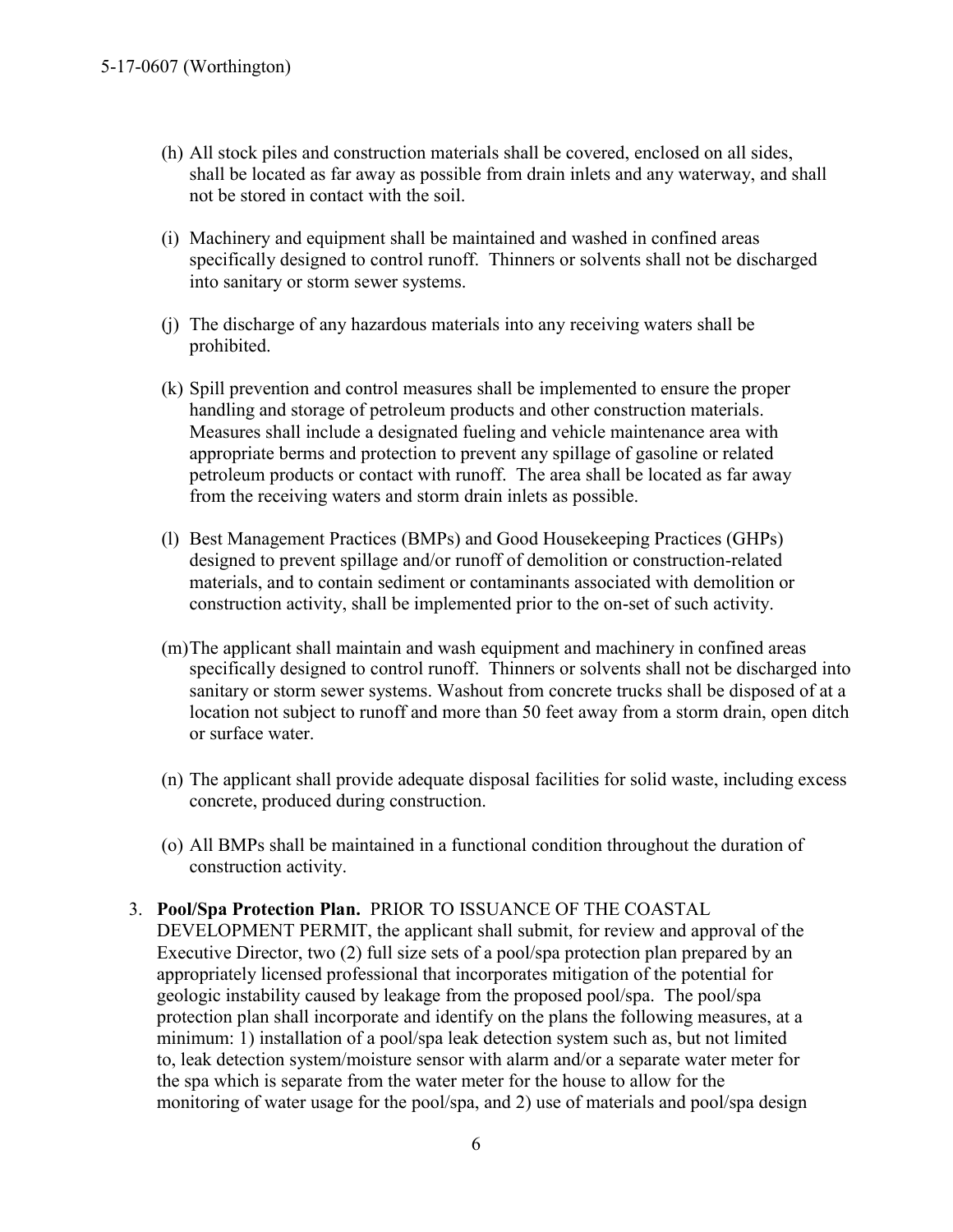features, such as but not limited to double linings, plastic linings or specially treated cement, to be used to waterproof the undersides of the spa to prevent leakage, along with information regarding the past and/or anticipated success of these materials in preventing leakage; and where feasible 3) installation of a sub drain or other equivalent drainage system under the pool/spa that conveys any water leakage to an appropriate drainage outlet. The applicant shall comply with the final pool/spa plan approved by the Executive Director.

- 4. **Assumption of Risk, Waiver of Liability and Indemnity.** By acceptance of this permit, the applicant acknowledges and agrees (i) that the site may be subject to hazards from bluff and slope instability, erosion, landslides, fires, or other natural hazards; (ii) to assume the risks to the applicant and the property that is the subject of this permit of injury and damage from such hazards in connection with this permitted development; (iii) to unconditionally waive any claim of damage or liability against the Commission, its officers, agents, and employees for injury or damage from such hazards; and (iv) to indemnify and hold harmless the Commission, its officers, agents, and employees with respect to the Commission's approval of the project against any and all liability, claims, demands, damages, costs (including costs and fees incurred in defense of such claims), expenses, and amounts paid in settlement arising from any injury or damage due to such hazards.
- 5. **Future Improvements.** This permit is only for the development described in Coastal Development Permit No. 5-17-0607. Pursuant to Title 14 California Code of Regulations Section 13253(b)(6), the exemptions otherwise provided in Public Resources Code Section 30610(b) shall not apply to this development governed by the Coastal Development Permit No. 5-17-0607. Accordingly, any future improvements to the structures authorized by this permit, including but not limited to, repair and maintenance identified as requiring a permit in Public Resources Section 30610(d) and Title 14 California Code of Regulations Sections 13252(a)-(b), shall require an amendment to Permit No. 5-17-0607 from the Commission or shall require an additional coastal development permit from the Commission or from the applicable certified local government.

#### 6. **Landscaping – Drought Tolerant, Non-Invasive Plans.**

- A. PRIOR TO ISSUANCE OF THE COASTAL DEVELOPMENT PERMIT, the applicant shall submit, in a form and content acceptable to the Executive Director, two (2) full size sets of final landscaping plans, which shall include and be consistent with the following:
	- i. Vegetated landscaped areas within the canyon portion of the project site disturbed during construction shall be re-vegetated to avoid erosion and shall only consist of drought tolerant and non-invasive plants native to coastal Orange County and appropriate to the habitat type. Native plants shall be from local stock wherever possible. No permanent irrigation system shall be allowed within the canyon portion of the project site; temporary, above-ground irrigation to allow the establishment of the plantings is allowed.
	- ii. Vegetated landscaped areas on the street-side of the residence are encouraged to use native plant species; however, non-native drought tolerant non-invasive plant species may also be used in that area. No plant species listed as problematic and/or invasive by the California Native Plant Society (http://www.CNPS.org/), the California Invasive Plant Council (formerly the California Exotic Pest Plant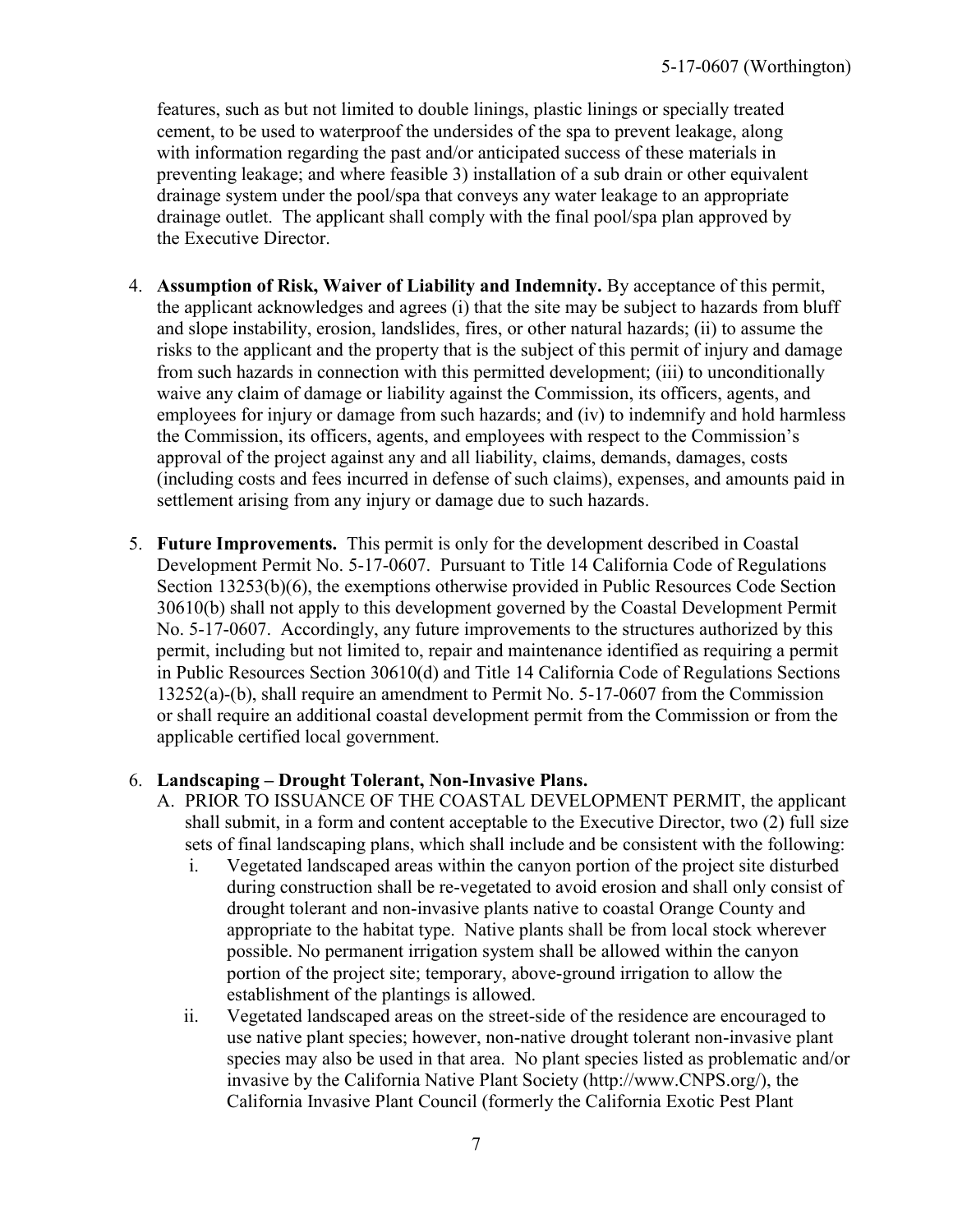Council) (http://www.cal-ipc.org/), or as may be identified from time to time by the State of California shall be employed or allowed to naturalize or persist on the site. No plant species listed as a "noxious weed" by the State of California or the U.S. Federal Government shall be utilized within the property. All plants shall be low water use plants as identified by California Department of Water Resources (See:<http://www.water.ca.gov/wateruseefficiency/docs/wucols00.pdf> and [http://ucanr.edu/sites/WUCOLS/files/183488.pdf\)](http://ucanr.edu/sites/WUCOLS/files/183488.pdf).

- iii. Use of reclaimed water for irrigation is encouraged. If using potable water for irrigation, only drip or microspray irrigation systems may be used. Other water conservation measures shall be considered, such as weather based irrigation controllers.
- B. The permittees shall undertake development in accordance with the approved plan. Any proposed changes to the approved final plan shall be reported to the Executive Director. No changes to the approved final plans shall occur without a Commission amendment to this coastal development permit unless the Executive Director determines that no amendment is required.
- 7. **Tree Trimming and Removal.** One week prior to any tree trimming or tree removal associated with the proposed development plan, a survey shall be conducted by a qualified biologist to ensure than no breeding or nesting birds are present in the subject trees. Should a nest site(s) be located, all tree trimming and removal shall cease until the nest(s) is/are naturally vacated, and juveniles have fledged without human or mechanical interference, and there is no longer evidence of any further-attempt(s) at nesting.
- 8. **Fuel Modification Plan**. PRIOR TO ISSUANCE OF THE COASTAL DEVELOPMENT PERMIT, the applicants shall provide to the Executive Director a final revised Fuel Modification Plan for the proposed new structure noting the rare plant species (i.e. members of *Rhus integrifolia* Shrubland Alliance) that occupy the canyon slope and identifying it as plants to be retained within the fuel modification area. The plan shall including the minimum required area for fuel modification from the structure depending on vegetation type, density, slope and aspect. The plan shall retain existing native vegetation (i.e. *Rhus integrifolia*  Shrubland Alliance) and include minimal selective thinning and removal of fire hazardous material such as dead brush, dying or dead branches and trash to the maximum extent possible. Selective thinning and removal of fire hazardous material shall be accomplished by hand cutting. The permittee shall undertake development in accordance with the final plans. Any proposed changes to the approved plan shall be reported to the Executive Director. No changes to the approved plan shall occur without a Commission amendment to this coastal development permit unless the Executive Director determines that no amendment is legally required.
- 9. **Biological Monitor.** An appropriately trained biologist shall monitor the fuel modification for disturbance to sensitive species or habitat area. At minimum, monitoring shall occur once a week during any week in which fuel modification occurs. Based on field observations, the biologist shall advise the applicant regarding methods to minimize or avoid significant impacts, which could occur upon sensitive species or habitat areas. The applicant shall not undertake any activity, which would disturb sensitive species or habitat area unless specifically authorized and mitigated under this coastal development permit or unless an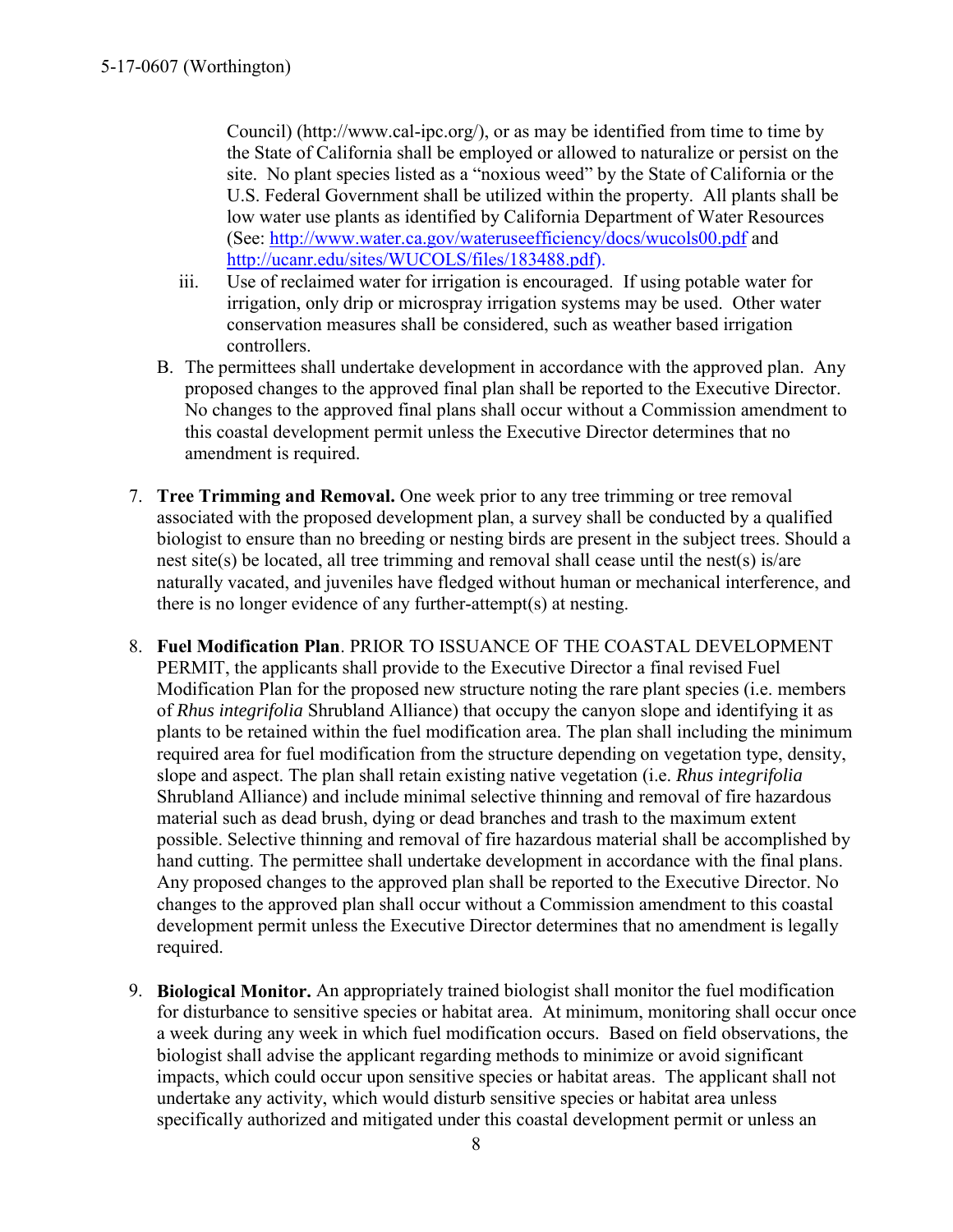amendment to this coastal development permit for such disturbance has been obtained from the Coastal Commission.

- 10. **Orange County Fire Authority Approval.** PRIOR TO ISSUANCE OF THE COASTAL DEVELOPMENT PERMIT, the applicant shall also provide to the Executive Director a copy of a permit issued by the Orange County Fire Authority (OCFA) or letter of permission, or evidence that no permit or permission is required. The applicant shall inform the Executive Director of any changes to the project required by the OCFA. Such changes shall not be incorporated into the project until the applicant obtains a Commission amendment to this coastal development permit, unless the Executive Director determines that no amendment is legally required.
- 11. **Deed Restriction.** PRIOR TO ISSUANCE OF THE COASTAL DEVELOPMENT PERMIT, the applicant(s) shall submit to the Executive Director for review and approval documentation demonstrating that the landowner(s) have executed and recorded against the parcel(s) governed by this permit a deed restriction, in a form and content acceptable to the Executive Director: (1) indicating that, pursuant to this permit, the California Coastal Commission has authorized development on the subject property, subject to terms and conditions that restrict the use and enjoyment of that property; and (2) imposing the Special Conditions of this permit as covenants, conditions and restrictions on the use and enjoyment of the Property. The deed restriction shall include a legal description of the entire parcel or parcels governed by this permit. The deed restriction shall also indicate that, in the event of an extinguishment or termination of the deed restriction for any reason, the terms and conditions of this permit shall continue to restrict the use and enjoyment of the subject property so long as either this permit or the development it authorizes, or any part, modification, or amendment thereof, remains in existence on or with respect to the subject property.

# <span id="page-8-0"></span>**IV. FINDINGS AND DECLARATIONS:**

### <span id="page-8-1"></span>**A. PROJECT DESCRIPTION & LOCATION**

The applicant proposes to demolish a 2,658-square-foot two-level single-family residence with a varying height of 10.3 feet to 18.9 feet above natural grade, and construct an approximately 5,640 square-foot, 24.8-foot high, two-story single-family residence over a partially subterranean basement (three-level residence) with a 585-square-foot garage, a 269-square-foot upper-level deck, a 1,078-square-foot entry-level patio with an outdoor spa, a 490-square-foot basement-level covered patio, garden/site wall, and hardscape and landscape improvements (see **[Exhibit 2](https://documents.coastal.ca.gov/reports/2018/5/f12a/f12a-5-2018-exhibits.pdf)**). The new attached garage, located to the front of the lot, will be accessed from the Calle Conchita cul-de-sac. The basement level will be supported by a mat slab foundation and subterranean walls, which will be waterproofed. To accommodate the proposed daylight basement level, a caisson-supported shoring system is proposed. The proposed project conforms to the City zoning standards of a 25 foot height limit above original grade as calculated by the City; the height of the proposed residence extends up to 24.8 feet high.

The subject site is located at 207 Calle Conchita within the City of San Clemente, Orange County **[\(Exhibits 1 & 2\).](https://documents.coastal.ca.gov/reports/2018/5/f12a/f12a-5-2018-exhibits.pdf)** The subject site is located on an inland, semi-pentagonal lot between the first public roadway and the sea on a coastal canyon lot (**[Exhibits 2](https://documents.coastal.ca.gov/reports/2018/5/f12a/f12a-5-2018-exhibits.pdf)**). The lot area is 19,239 square feet and is designated Low Density Residential by the City of San Clemente Land Use Plan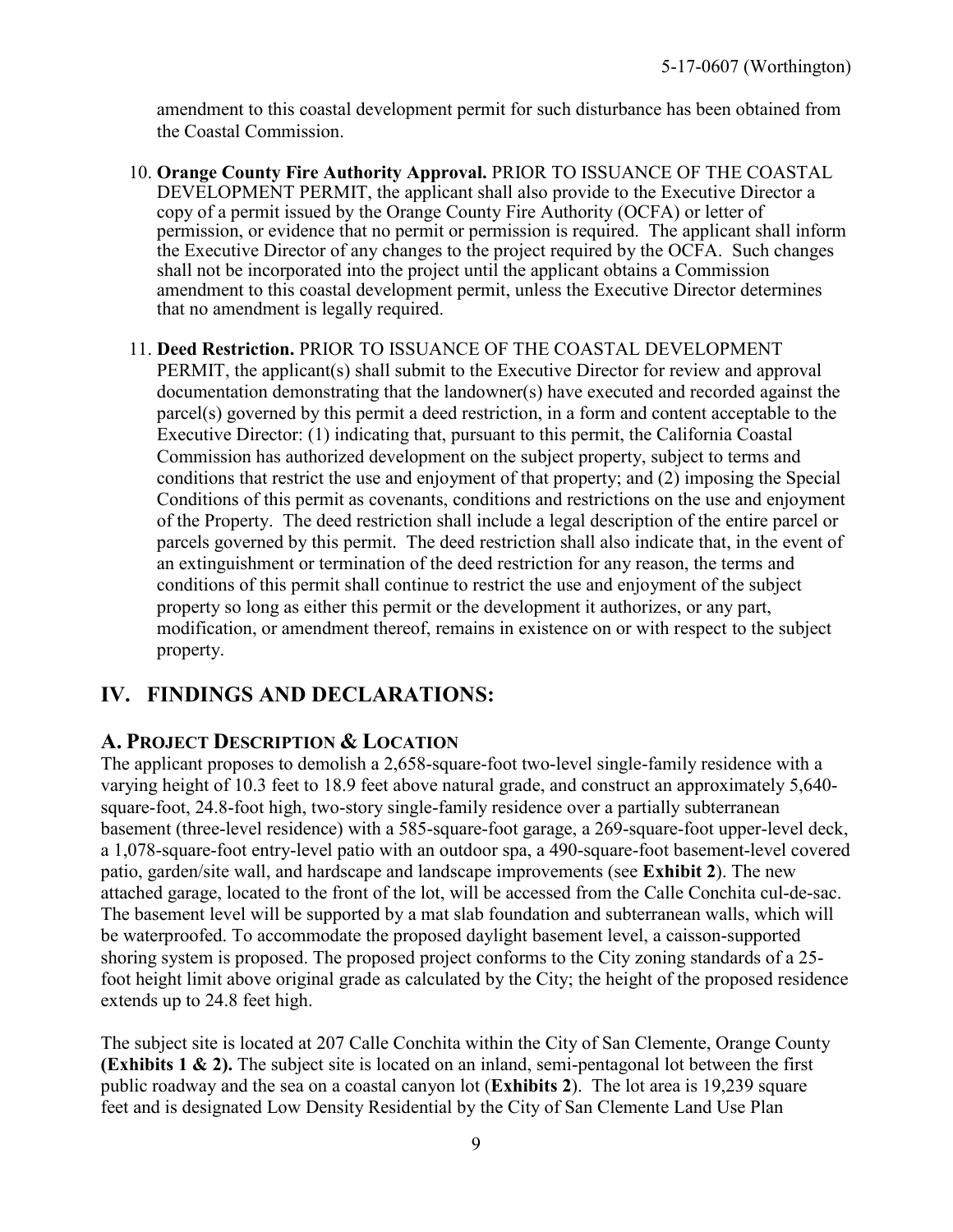(LUP); the proposed project adheres to this designation. The project is located within an existing developed urban residential area and is compatible with the character and scale of the surrounding area. The site is surrounded by multi-story single-family residential development.

# <span id="page-9-0"></span>**B. BIOLOGICAL RESOURCES**

Section 30231 of the Coastal Act states:

*The biological productivity and the quality of coastal waters, streams, wetlands, estuaries, and lakes appropriate to maintain optimum populations of marine organisms and for the protection of human health shall be maintained and, where feasible, restored through, among other means, minimizing adverse effects of waste water discharges- and entrainment, controlling runoff, preventing depletion of ground water supplies and substantial interference with surface water flow, encouraging waste water reclamation, maintaining natural vegetation buffer areas that protect riparian habitats, and minimizing alteration of natural streams.* 

Section 30240 of the Coastal Act states:

 $\overline{a}$ 

- *(a) Environmentally sensitive habitat areas shall be protected against any significant disruption of habitat values, and only uses dependent on those resources shall be allowed within those areas.*
- *(b) Development in areas adjacent to environmentally sensitive habitat areas and parks and recreation areas shall be sited and designed to prevent impacts which would significantly degrade those areas, and shall be compatible with the continuance of those habitat and recreation areas.*

The proposed development is located on the rim of the Trafalgar Canyon, one of seven coastal canyons designated as environmentally sensitive habitat area (ESHA) in the certified Land Use Plan. The applicant's rear property line extends into the canyon. In this case, the canyon slope is predominantly occupied by native vegetation, particularly by lemonade berry scrub. Lemonade berry scrub is a coastal scrub under the *Rhus integrifolia* Shrubland Alliance, which holds a conservation status/rarity ranking of G3S3.<sup>1</sup> "Lemonade berry scrub" is a common name for the *Rhus integrifolia* Shrubland Alliance, which includes native plant species such as, but not limited to, lemonade berry (*Rhus integrifolia)* and toyon (*Heteromeles arbutifolia*). The G-rank (global) and S-rank (state) represent the overall status of an element and reflects a combination of rarity, threat, and trend factors. The global G3 ranking and the state S3 ranking both indicate that lemonade berry scrub is vulnerable and at moderate risk of extinction due to a restricted range and relatively few populations. According to the Commission's Senior Ecologist, Dr. Engel, the lemonade berry scrub occupying the canyon in this case does rise to the level of ESHA that should be protected consistent with Section 30240 of the Coastal Act.

<sup>1</sup> Sawyer, J.O., T. Keeler-Wolf, & J.M. Evens. 2009. A Manual of California Vegetation, Second Edition. California Native Plant Society Press, Sacramento, CA. 1300 pgs.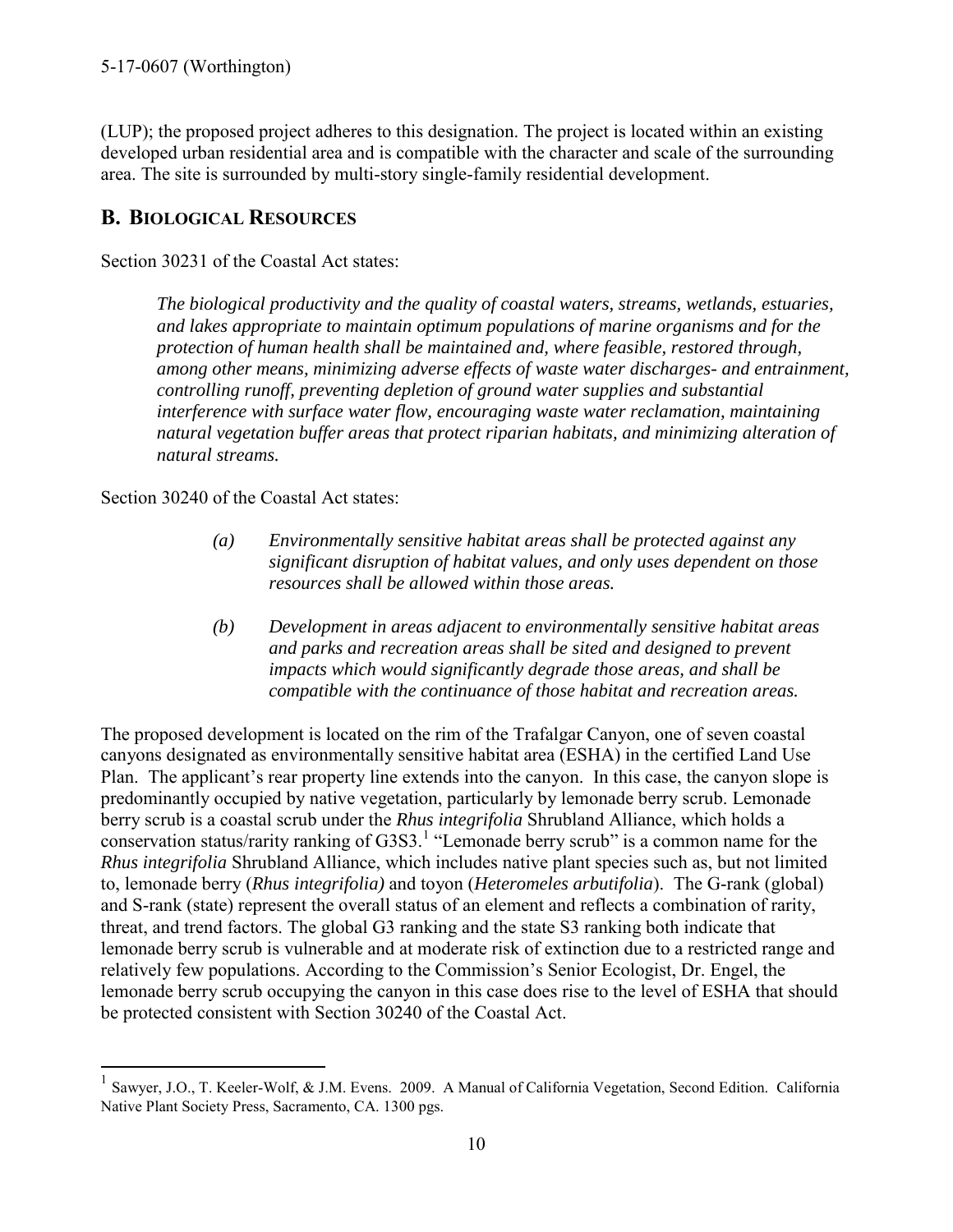Preservation and enhancement of the City's ESHA is a goal supported by both the environmental protection policies of the Coastal Act, and the certified LUP. Encroachment into the canyon by structures and other appurtenances increases the potential for the introduction of non-native plant species, and predation of native species by domestic animals, and destabilization of the canyon from excess irrigation. Encroaching structures also threaten the visual quality of the canyons. The policies of the LUP were designed for habitat protection and enhancement; to minimize visual impacts and landform alteration; to avoid cumulative adverse impacts of the encroachment of structures into the canyon; and as a means to limit brush management necessary for fire protection.

In this case, the proposed new single family residence will be constructed on areas of the lot already developed and will not encroach into the canyon or impact the coastal canyon slope. The proposed residence will be setback further landward than the existing residence, and will conform to the setback requirements outlined in the City's certified Land Use Plan. The proposed residence and the caisson-supported shoring system will meet the minimum 15-foot setback from the coastal canyon edge and from the line of native vegetation, and will not encroach into the canyon. Ancillary improvements such as proposed patios and property walls meet the minimum 5-foot setback from the top of the coastal canyon.

The proposed residence is not anticipated to have any direct impacts to sensitive habitat. However, given the proposed residence's proximity to the canyon and that there is the potential for brush fires, fuel modification is required by the Orange County Fire Authority (OCFA) for the approved project. The required fuel modification has the potential to adversely impact ESHA. The fuel modification area is bordered by residentially developed lots, including the subject property and neighboring properties. Assessing whether subdivision should occur adjacent to sensitive habitat or whether the number or location of proposed lots would need to be modified as necessary to protect habitat, would all be part of the coastal development permit review process. However in this case, the lots were subdivided and developed before the Coastal Act was created in 1977. Thus, the habitat protection policies must be applied based on the preexisting development layout.

The project site and surrounding properties are already subject to fuel modification requirements. Because fuel modification is already required at the project site along the canyon slope to protect existing development (e.g. neighboring residences), the proposal by the applicant will not increase the potential impact to ESHA resulting from fuel modification.

The proposed Fuel Modification Plan includes three types of Fuel Modification Zones: Zone A (structure setback area), Zone B (re-planted and irrigated area), and Zone C (thinning area) (**Exhibit 3**). Zone A represents the structure setback area for the proposed primary residence, accessory structures, and other hardscape improvements. No hardscape development is permitted canyon-ward of Zone A for fuel modification. Zone B represents the area to be re-planted and irrigated. Currently, Zone B is occupied by non-native and invasive vegetation. Fuel work within this zone includes the removal of this vegetation and replacement with drought-tolerant, noninvasive species. No lemonade berry scrub occurs within Zones A and B, although it is located in Zone C, which is discussed below.

Because the applicant is proposing landscaping within Zones A and B, the Commission imposes **Special Condition 6**, which requires the installation of non-invasive, drought-tolerant vegetation and water-conservative irrigation systems (permanent and temporary). Specifically, Special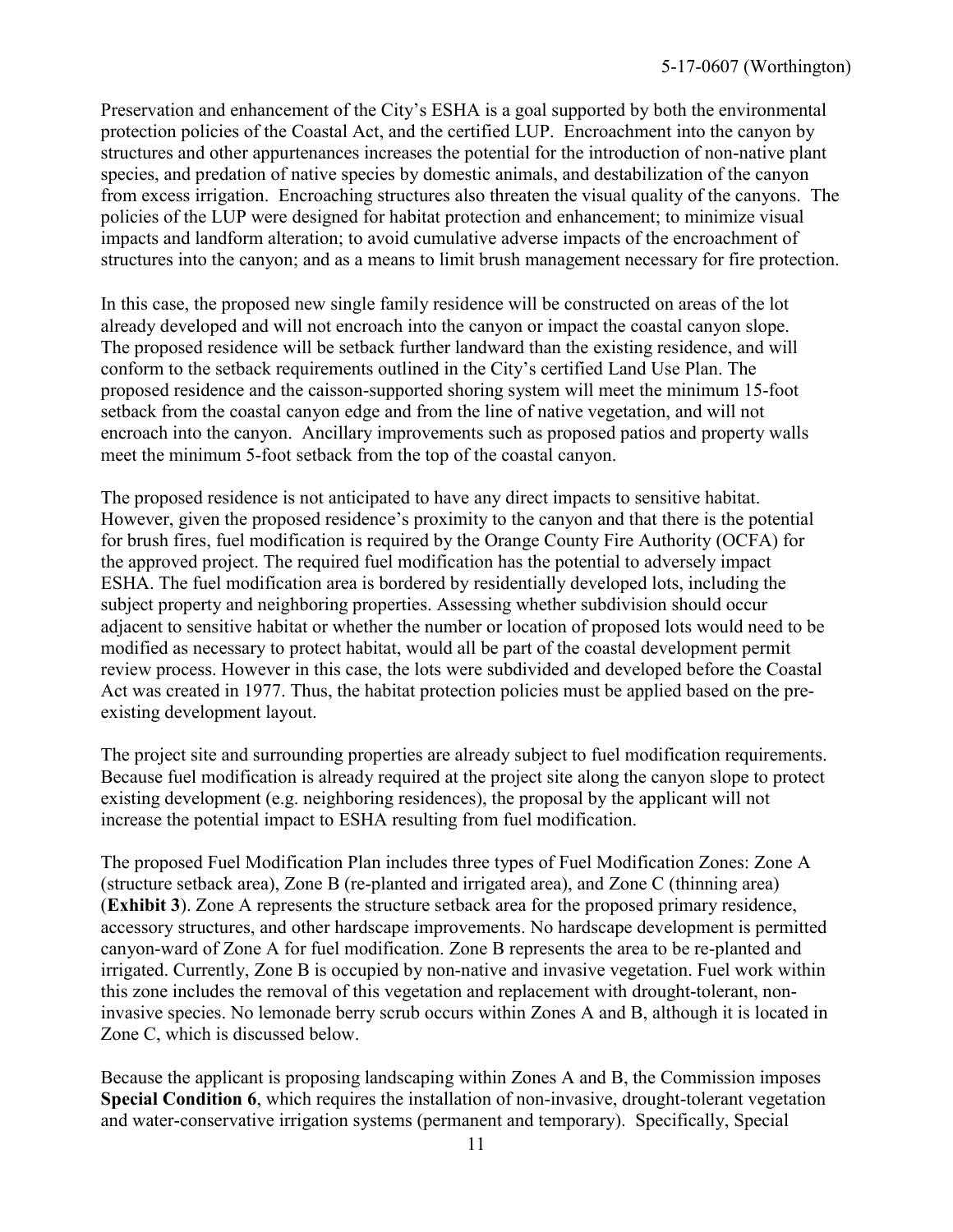Condition 6 requires that areas within the canyon slope portion of the project site disturbed during construction be re-vegetated with drought-tolerant and non-invasive plants native to coastal Orange County and appropriate to the habitat type to avoid erosion and to restore the canyon. This condition also allows for non-native, non-invasive and drought-tolerant vegetation to be planted but only within the project site inland from the canyon slope. Additionally, removal of trees is proposed; therefore, **Special Condition 7** requires time and operation constraints to avoid adverse impacts on sensitive species and bird nesting activities.

Regarding Zone C, this zone begins at the canyon-top line of native vegetation and extends down the canyon slope to the rear property line. This zone is covered almost exclusively by lemonade berry scrub with the exception of non-associative plant species located at the base of the canyon slope. Zone C is typically classified as the thinning area for purposes of fuel modification, and in this case, is occupied almost exclusively by native vegetation that rises to the level of ESHA. It should be noted, however, that according to OCFA's Vegetation Management Guideline, plant species native to Orange County with a Code O classification, such as lemonade berry and toyon, are species that are acceptable in all fuel modification wet and dry zones in all locations. These native plant species are considered fire resistant. Therefore, clearance of this vegetation alliance is not necessary based on OCFA's fuel modification guidelines and are deemed acceptable to exist within the fuel modification areas. OCFA requires that such plants be identified on fuel modification plans. However, the plans submitted by the applicant do not show the location of any sensitive plants onsite.

Therefore, Commission staff recommends **Special Condition 8,** requesting that the applicant submit a revised Fuel Modification Plan identifying the location of rare plant species occurring within the property (i.e. members of *Rhus integrifolia* Shrubland Alliance), and noting it as plants to be retained within the fuel modification zones. This requirement is consistent with the direction of OCFA's Correction letter dated February 7, 2018, which states that the plans shall note rare, protected and endangered plant species. Special Condition 8 also requires that thinning and removal of fire hazardous material to be accomplished by hand cutting. For avoidance of the sensitive plant species, **Special Condition 9** requires a qualified biologist monitor during fuel modification work. **Special Condition 10** requires that the applicant provide a copy of a permit/approval issued by the OCFA of the revised Fuel Modification Plan.

Although a distinct and separate ESHA buffer is not proposed due to the pre-existing development layout and site constraints, the Commission has considered all competing requirements and believe that as conditioned, the development will not result in significant degradation of adjacent ESHA, recreation areas, or parks and is compatible with the continuance of those habitat, recreation, or park areas. Therefore, the Commission finds that the project, as conditioned, conforms with Section 30240(b) of the Coastal Act.

### <span id="page-11-0"></span>**C. VISUAL RESOURCES**

Section 3025l of the Coastal Act states:

*The scenic and visual qualities of coastal areas shall be considered and protected as a resource of public importance. Permitted development shall be sited and designed to protect views to and along the ocean and scenic coastal areas, to minimize the alteration of*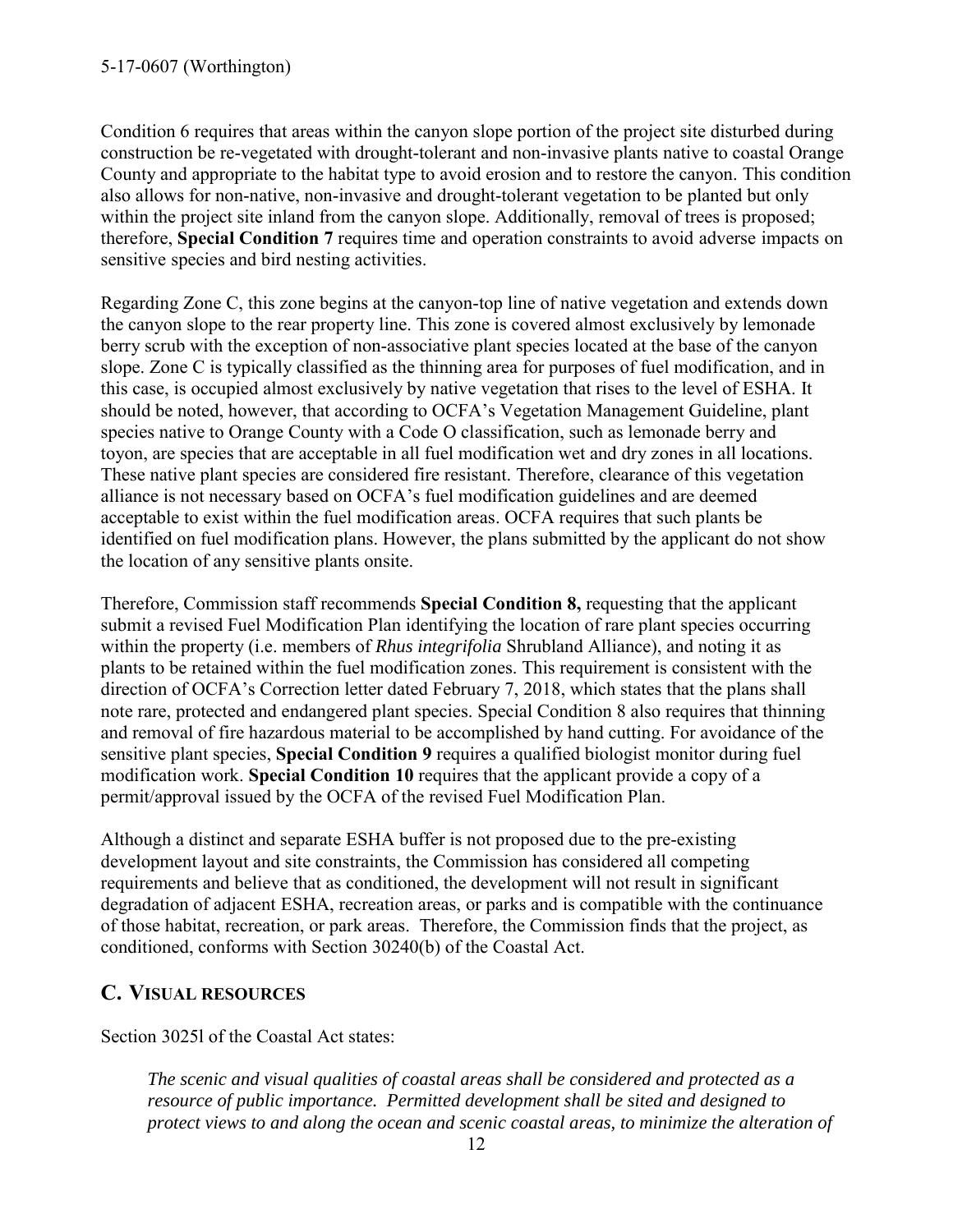*natural land forms, to be visually compatible with the character of surrounding areas, and, where feasible, to restore and enhance visual quality in visually degraded areas. New development in highly scenic areas such as those designated in the California Coastline Preservation and Recreation Plan prepared by the Department of Parks and Recreation and by local government shall be subordinate to the character of its setting.* 

The proposed development is located more than 500 feet inland of the beach and along a canyon that is currently developed with single-family residences. The proposed project is not anticipated to adversely impact public views of the coast and coastal canyon slopes from public street vantage points. No significant public coastal views currently exist across the site. Views across the site are already obstructed looking inland from the beach due to the presence of vegetation and single family residences along the Calle Conchita cul-de-sac and the Vista Marina cul-de-sac. Thus, the project, as proposed is consistent with Coastal Act Section 30251.

#### <span id="page-12-0"></span>**D. PUBLIC ACCESS**

Section 30210 of the Coastal Act states:

*In carrying out the requirement of Section 4 of Article X of the California Constitution, maximum access, which shall be conspicuously posted, and recreational opportunities shall be provided for all the people consistent with public safety needs and the need to protect public rights, rights of private property owners, and natural resource areas from overuse.* 

Section 30212 of the Coastal Act states, in part:

 *(a) Public access from the nearest public roadway to the shoreline and along the coast shall be provided in new development projects except where:* 

 *(2) Adequate access exists nearby, or,* 

Section 30213 of the Coastal Act states:

 *Lower cost visitor and recreational facilities shall be protected, encouraged, and, where feasible, provided. Developments providing public recreational opportunities are preferred.* 

Section 30223 of the Coastal Act states:

*Upland areas necessary to support coastal recreational uses shall be reserved for such uses, where feasible.* 

The project site is located at the end of the Calle Conchita cul-de-sac. Public coastal access is not available within the immediate vicinity of the project site; therefore, no construction impacts to public access are anticipated. The nearest public coastal accessway is available approximately 530 feet southeast of the subject site at the T-street public access way providing a safe pedestrian railroad crossing to the beach.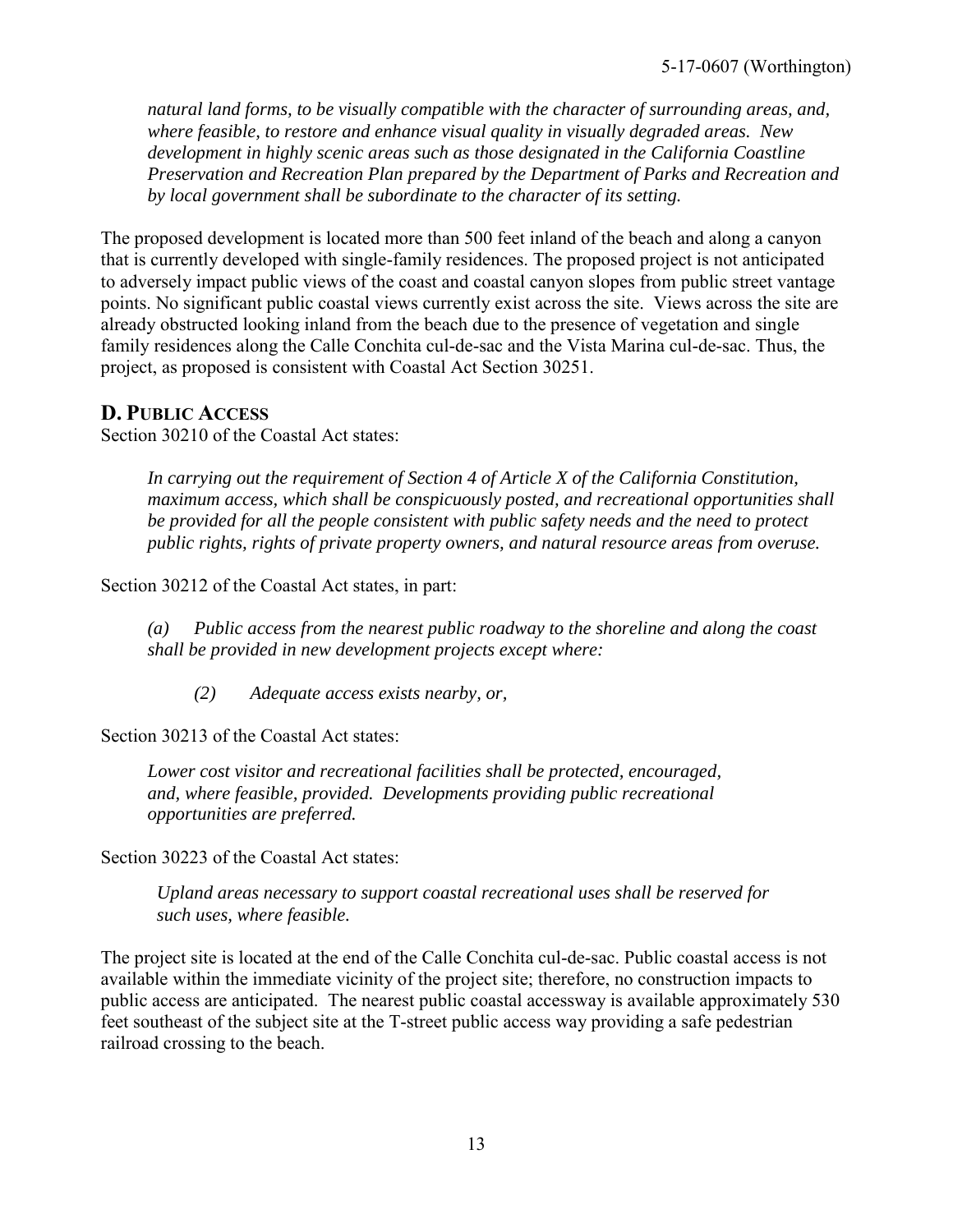The proposed development will not affect the public's ability to gain access to, and/or to use the coast and nearby recreational facilities, consistent with the applicable Chapter 3 policies of the Coastal Act concerning public access.

## <span id="page-13-0"></span>**E. HAZARDS**

Section 30253 of the Coastal Act states in relevant part:

*New development shall:* 

*(a) Minimize risks to life and property in areas of high geologic, flood, and fire hazard.* 

*(b) Assure stability and structural integrity, and neither create nor contribute significantly to erosion, geologic instability, or destruction of the site or surrounding area or in any way require the construction of protective devices that would substantially alter natural landforms along bluffs and cliffs.* 

The applicant submitted a geotechnical/soils report prepared by EGA Consultants, LLC dated April 21, 2017. The report presented findings and conclusions relevant to construction of the proposed two-story residence over a basement level. The report concludes that the natural onsite slope is considered to possess adequate gross stability. The results of the slope stability analysis indicate a static and psuedostatic Factor-of-Safety that meets and exceeds the minimum standard of a FoS of 1.5. The proposed project will be located landward of the factor of safety line and meets the minimum 15-foot setback requirement from the canyon top edge. Moreover, as proposed, associated patio/flatwork is setback 5 feet.

The report contained recommendations regarding site preparation, excavations, fill materials/placement, surface drainage, landscaping, foundation design parameters and foundation setbacks from the canyon slope. Therefore, **Special Condition 1** requires that the applicant submit final design and construction plans in substantial conformance with the preliminary plans submitted on April 19, 2018 with evidence that an appropriately licensed professional has reviewed and approved all final design and construction plans and found them consistent with all the recommendations contained in the geologic engineering investigation.

In order to minimize erosion and ensure stability of the project site, the project must also include adequate drainage and erosion control measures to address site drainage issues that could otherwise contribute to erosion and geologic instability. The applicant proposes to divert site drainage and runoff from roof drains, gutters, and downspouts diverted into retention areas, which will then be filtered and directed to the street drainage system. In addition, the applicant has indicated that best management practices including the use of gravel bag berms, silt fences, drain inlet protection, and other measures will be implemented during construction to control erosion. To ensure the proposed project incorporates and implements these measures to address erosion, water quality, and pollution, **Special Condition 2** requires that the applicant comply with construction-related best management practices (BMPs) to prevent construction materials, debris and waste from entering receiving waters, prevent spillage and/or runoff of demolition or construction related materials, and to contain sediment or contaminants associated with demolition or construction activities.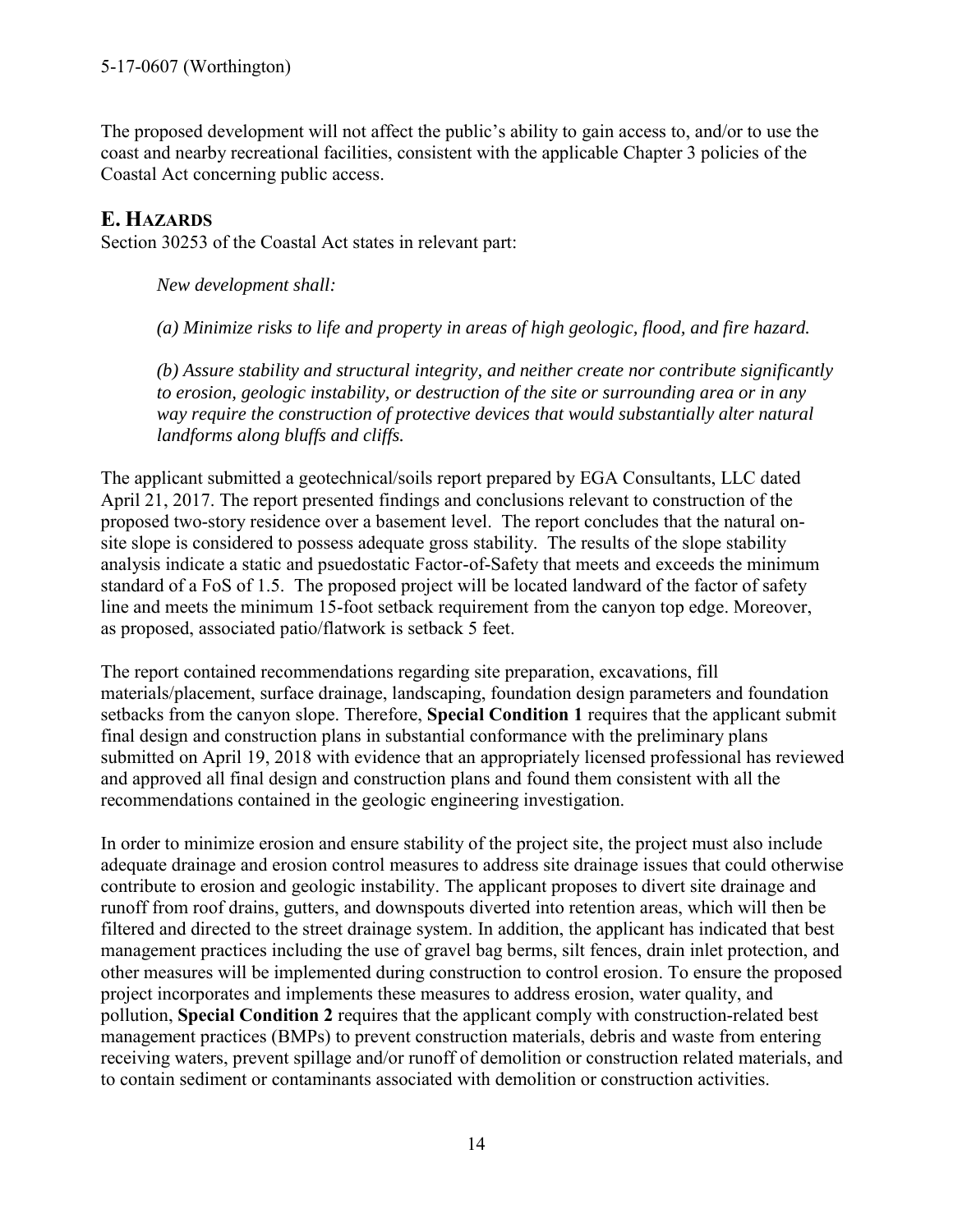**Special Condition 3** requires a spa protection plan prepared by an appropriately licensed professional that incorporates mitigation of the potential for geologic instability caused by potential leakage from the proposed pool/spa.

The proposed project is located atop a coastal canyon, which is an area that may be subject to potential damage or destruction from natural hazards, including slope instability, erosion, landslides, and earth movement given the general nature of coastal canyons in certain parts of the California coast and seismic activity of nearby faults. If the applicant nevertheless chooses to proceed with the project, the Commission requires the applicant to assume the liability from these associated risks and therefore imposes **Special Condition 4**. Through the assumption of risk condition, the applicant acknowledges the nature of the geologic hazards that exists on the site and that may affect the safety of the proposed development.

Because of the potential for future improvements to the proposed residence, which could potentially adversely impact the geologic stability, or other coastal resources, the Commission imposes **Special Condition 5**. This condition informs the applicant that future development at the site requires an amendment to this permit (5-17-0607) or a new coastal development permit. Future development includes, but is not limited to, structural additions, installation of any hardscape and/or decks, landscaping and fencing.

The Commission also imposes **Special Condition 10** requiring the applicant to record a Deed Restriction acknowledging that, pursuant to this permit (CDP No. 5-17-0607), the California Coastal Commission has authorized development on the subject property, subject to terms and conditions that restrict the use and enjoyment of that property; and (2) imposing the Special Conditions of this permit as covenants, conditions and restrictions on the use and enjoyment of the Property.

### <span id="page-14-0"></span>**F. LOCAL COASTAL PROGRAM (LCP)**

Coastal Act section 30604(a) states that, prior to certification of a local coastal program ("LCP"), a coastal development permit can only be issued upon a finding that the proposed development is in conformity with Chapter 3 of the Act and that the permitted development will not prejudice the ability of the local government to prepare an LCP that is in conformity with Chapter 3. The Commission certified the Land Use Plan for the City of San Clemente on May 11, 1988, and in 1996 certified an amendment approved in October 1995. On April 10, 1998, the Commission certified with suggested modifications the Implementation Plan portion of the Local Coastal Program. The suggested modifications expired on October 10, 1998 and the IP review process was never completed. The City re-submitted on June 3, 1999, but withdrew the submittal on October 5, 2000. In March 2016, the City submitted an amendment application requesting a compressive update of the LUP. On February 8, 2018, the Commission approved a comprehensive LUP update with suggested modifications and additional revisions. On April 13, 2018, the Commission adopted the revised findings to the comprehensive LUP update and determined that the findings were in support of the Commission's February 8, 2018 action. However, certification of the comprehensive LUP update is still pending. As conditioned, the proposed development is consistent with Chapter 3 of the Coastal Act and with the certified Land Use Plan for the area. Approval of the project, as conditioned, will not prejudice the ability of the local government to prepare a Local Coastal Program that is in conformity with the provisions of Chapter 3.